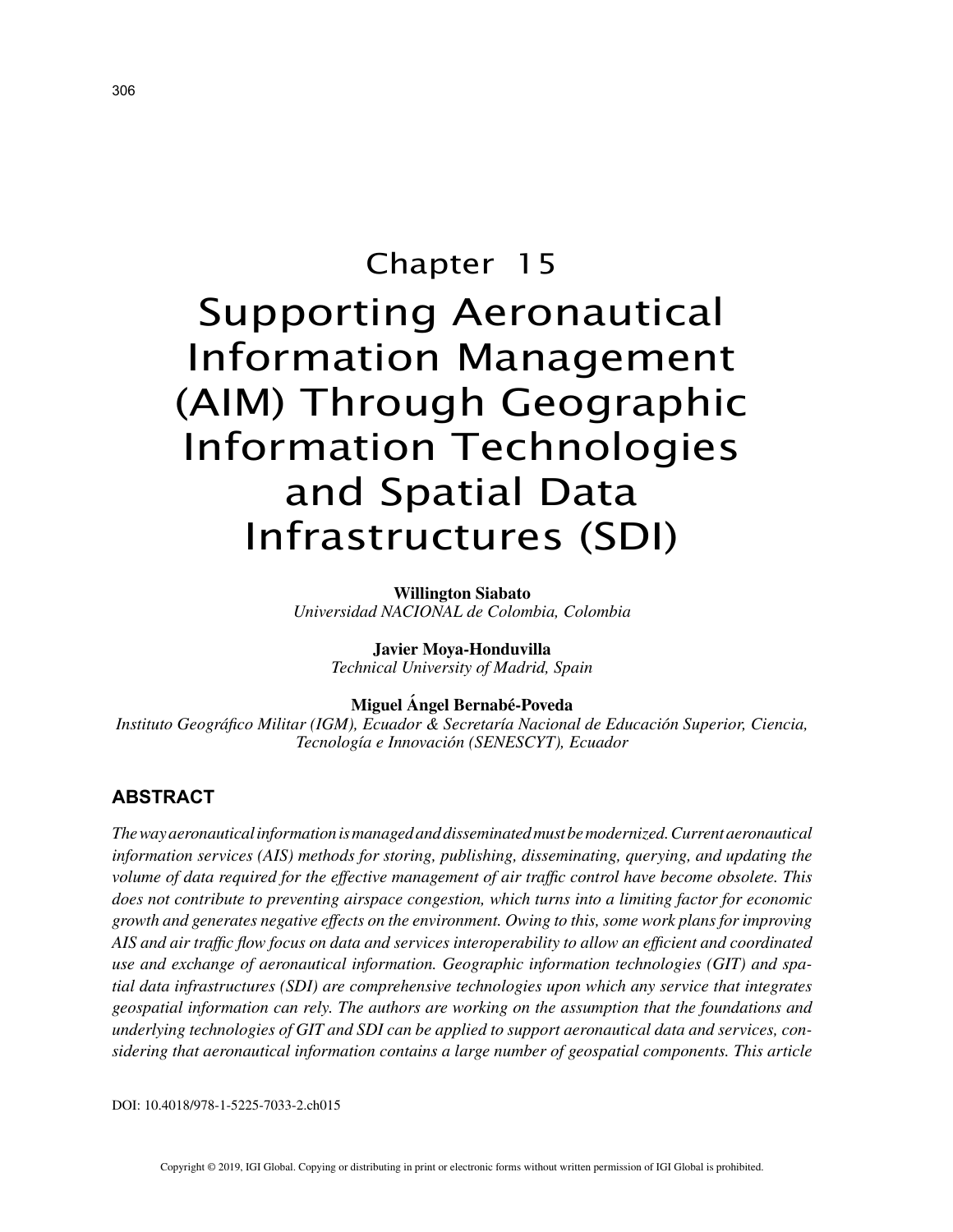#### *Supporting Aeronautical Information Management (AIM)*

*presents the design, development, and implementation of a Web-based system architecture to evolve and enhance the use and management of aeronautical information in any context, e.g., in aeronautical charts on board, in control towers, and in aeronautical information services. After conducting a study into the use of aeronautical information, it was found that users demand specific requirements regarding reliability, flexibility, customization, integration, standardization, and cost reduction. These issues are not being addressed with existing systems and methods. A system compliant with geographic standards (OGC, ISO) and aeronautical regulations (ICAO, EUROCONTROL) and supported by a scalable and distributed Web architecture is proposed. This proposal would solve the shortcomings identified in the study and provide aeronautical information management (AIM) with new methods and strategies. In order to seek aeronautical data and services interoperability, a comprehensive aeronautical metadata profile has been defined. This proposal facilitates the use, retrieval, updating, querying, and editing of aeronautical information, as well as its exchange between different private and public institutions. The tests and validations have shown that the proposal is achievable.*

### **1. INTRODUCTION**

In order for air navigation to be safe, it is essential to secure reliable, up-to-date information. Thus, aeronautical charts are a key navigation tool. They are used both in the planning stage and in steering and control. As a support for furnishing manageable, robust, and coordinated aeronautical information, aeronautical cartography is part of the information services government agencies provide to users of the standard navigation system. Aeronautical information and cartography are also key elements for the modelling and simulation of several air traffic management components, e.g., in traffic control training platforms (Shifeng & Danxia, 2010; Vieira, Neto, Scaico, Santoni, & Mercantini, 2010). However, this information is scattered and stored in assorted formats or represented in different media: digital, paper, optical, multiple discs and systems, etc. These characteristics raise different issues, such as the difficult updating of information, a non-integrated system, and no real-time updates in control systems, among others.

These kinds of restrictions have already been studied and solved in other contexts and domains relating to geographic information (GI). To that effect, some technologies, methodologies, and tools are available to perform multiple operations (querying, downloading, updating, editing, etc.) using geographic data of different natures, taking into account multiple sources. These are general-purpose technologies for the access, distribution, and visualization of geographic information and data. These procedures, based on ISO and OGC standards and specifications, allow their implementation in different technological platforms, which have been developed over several years and have proved their effectiveness and robustness. Therefore, this proposal parts from the assumption that the development of geographic information technologies (GIT) and their application in the aeronautical context makes possible the publication, discovery of, and access to updated aeronautical data in a reliable way through distributed networks and obtaining data from different kinds of sources.

One of the essential conditions for the air navigation process to be successful, whether real or simulated, is the availability of an adequate cartographic chart guiding pilots during the development of every phase of flight. This type of chart – aeronautical cartography – is specifically conceived to synthesize graphically the operative needs of aviation. As a result, it incorporates a large amount of